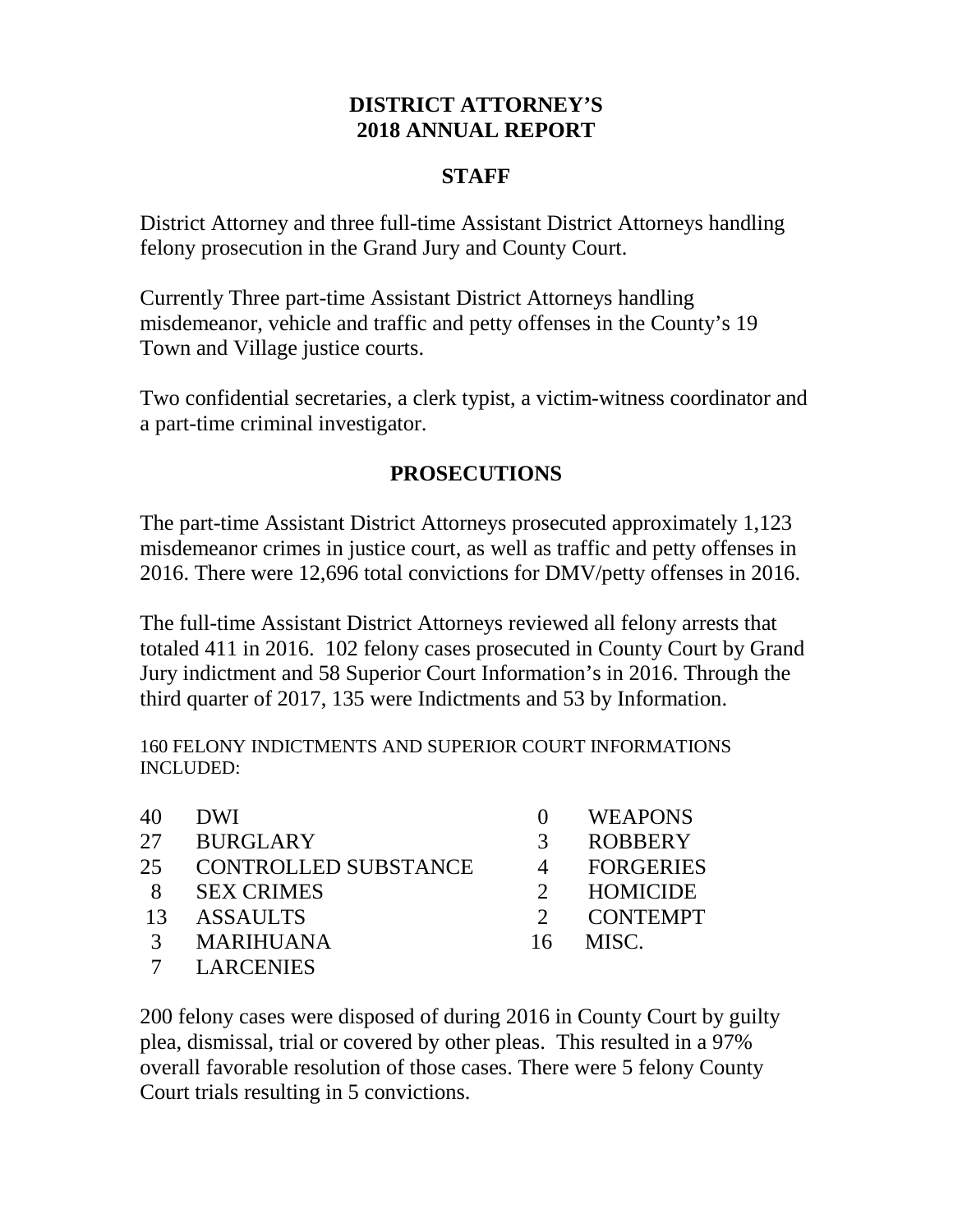#### **BUDGET**

\$1,022,622.00 annual modified budget for 2017. \$134,339.00 revenues including \$ 43,800.00 State Aid to Prosecution grant and \$72,189 District Attorney salary reimbursement for 2017.

Michael D. Calarco District Attorney District Attorney's Office Wayne County, New York

Hall of Justice 54 Broad Street Lyons, New York 14489 Phone: (315)946-5905 Fax: (315)946-5911

#### ASSISTANT DISTRICT ATTORNEYS

- David Shaw, 1st Asst. County Court
- Timothy G. Chapman County Court
- Bruce Rosekrans County Court Palmyra Town & Village Court

## PART-TIME ASSISTANT DISTRICT ATTORNEYS

- Michael D. Calarco Arcadia Town Court Marion Town Court - Judge Bender Newark Village Sodus Town – Judge Fratangelo
- Mark Williams Huron Town Macedon Village Rose Town Williamson Town - Judge Van Nostrand Walworth Court – Judge Majchrzak
- Tracey L. Fox Macedon Town Ontario Town - Judge Sucher Savannah Town